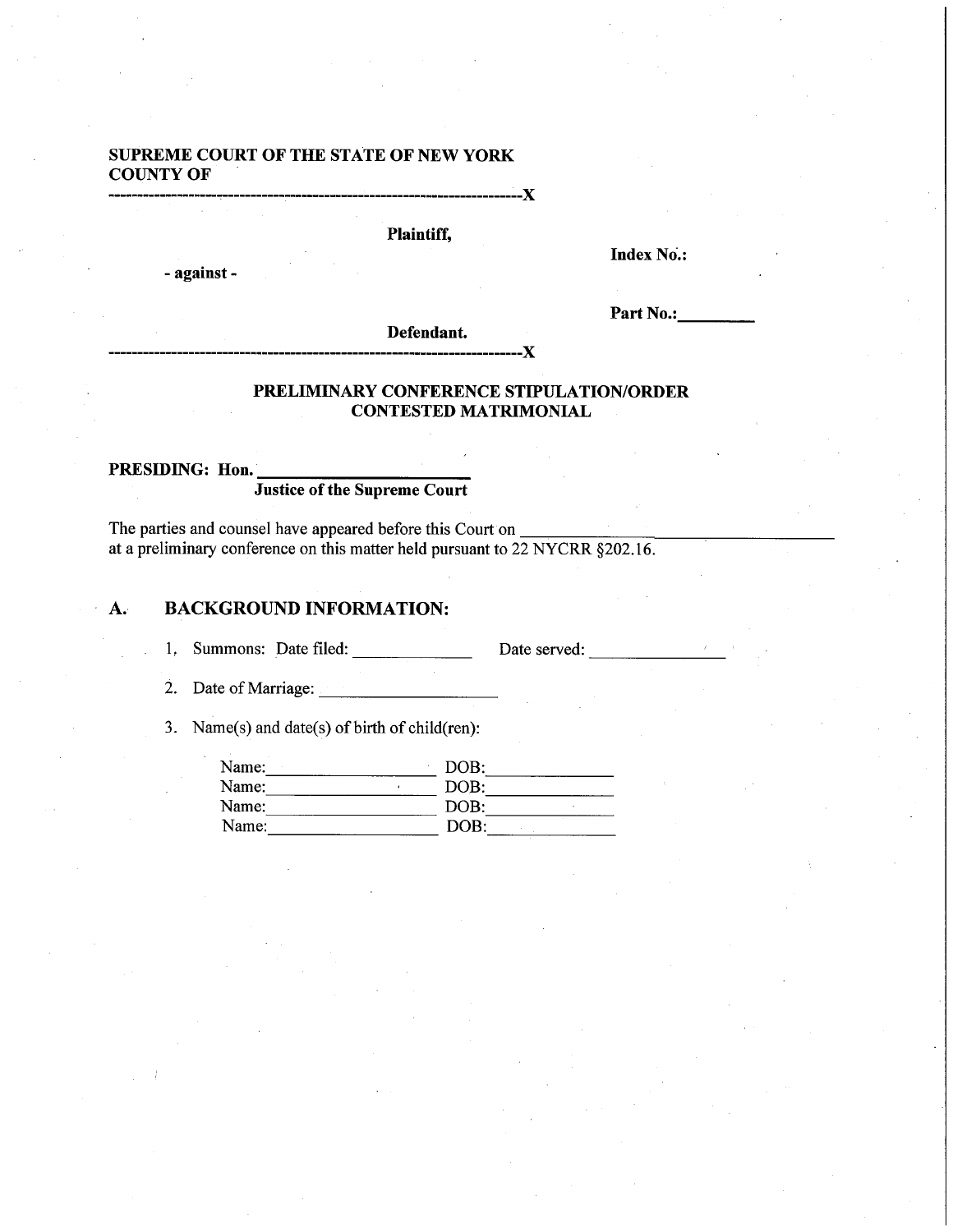|        | Attorneys for Plaintiff:                                                           | Attorneys for Defendant: |                                                                                                                                                                                                                                                                                                                                                                                                                                                                             |           |
|--------|------------------------------------------------------------------------------------|--------------------------|-----------------------------------------------------------------------------------------------------------------------------------------------------------------------------------------------------------------------------------------------------------------------------------------------------------------------------------------------------------------------------------------------------------------------------------------------------------------------------|-----------|
|        |                                                                                    |                          | <u> 1990 - Jan Barnett, fransk politiker (</u>                                                                                                                                                                                                                                                                                                                                                                                                                              |           |
| Phone: |                                                                                    |                          | Phone: $\frac{1}{\sqrt{1-\frac{1}{2}}\sqrt{1-\frac{1}{2}}\sqrt{1-\frac{1}{2}}\sqrt{1-\frac{1}{2}}\sqrt{1-\frac{1}{2}}\sqrt{1-\frac{1}{2}}\sqrt{1-\frac{1}{2}}\sqrt{1-\frac{1}{2}}\sqrt{1-\frac{1}{2}}\sqrt{1-\frac{1}{2}}\sqrt{1-\frac{1}{2}}\sqrt{1-\frac{1}{2}}\sqrt{1-\frac{1}{2}}\sqrt{1-\frac{1}{2}}\sqrt{1-\frac{1}{2}}\sqrt{1-\frac{1}{2}}\sqrt{1-\frac{1}{2}}\sqrt{1-\frac{1}{2}}\sqrt{1-\frac{1}{2$                                                                |           |
| Fax:   |                                                                                    | Fax:                     | $\label{eq:2.1} \frac{1}{\left(1-\frac{1}{2}\right)}\left(\frac{1}{\left(1-\frac{1}{2}\right)}\right)^{\frac{1}{2}}\left(\frac{1}{\left(1-\frac{1}{2}\right)}\right)^{\frac{1}{2}}\left(\frac{1}{\left(1-\frac{1}{2}\right)}\right)^{\frac{1}{2}}\left(\frac{1}{\left(1-\frac{1}{2}\right)}\right)^{\frac{1}{2}}\left(\frac{1}{\left(1-\frac{1}{2}\right)}\right)^{\frac{1}{2}}\left(\frac{1}{\left(1-\frac{1}{2}\right)}\right)^{\frac{1}{2}}\left(\frac{1}{\left(1-\frac$ |           |
| Email: |                                                                                    | Email:                   |                                                                                                                                                                                                                                                                                                                                                                                                                                                                             |           |
|        | The Court has received a copy of:                                                  |                          | Plaintiff                                                                                                                                                                                                                                                                                                                                                                                                                                                                   | Defendant |
|        |                                                                                    |                          | (Date Filed OR To Be Filed)                                                                                                                                                                                                                                                                                                                                                                                                                                                 |           |
|        |                                                                                    |                          |                                                                                                                                                                                                                                                                                                                                                                                                                                                                             |           |
|        | (a)<br>A sworn statement of net worth as of<br>date of commencement of the action. |                          | <u> 1990 - Jan Barnett, p</u>                                                                                                                                                                                                                                                                                                                                                                                                                                               |           |
|        | (b)<br>A signed copy of each party's<br>attorney's retainer agreement.             |                          |                                                                                                                                                                                                                                                                                                                                                                                                                                                                             |           |
|        | An Order of Protection has been issued against:                                    |                          |                                                                                                                                                                                                                                                                                                                                                                                                                                                                             |           |
|        | Plaintiff: YES NO Defendant: YES NO                                                |                          |                                                                                                                                                                                                                                                                                                                                                                                                                                                                             |           |
|        | <b>Issue Date:</b>                                                                 |                          | Issue Date:                                                                                                                                                                                                                                                                                                                                                                                                                                                                 |           |
|        | Issuing Court:                                                                     | <b>Issuing Court:</b>    |                                                                                                                                                                                                                                                                                                                                                                                                                                                                             |           |

5.

 $4:$ 

'6.

7.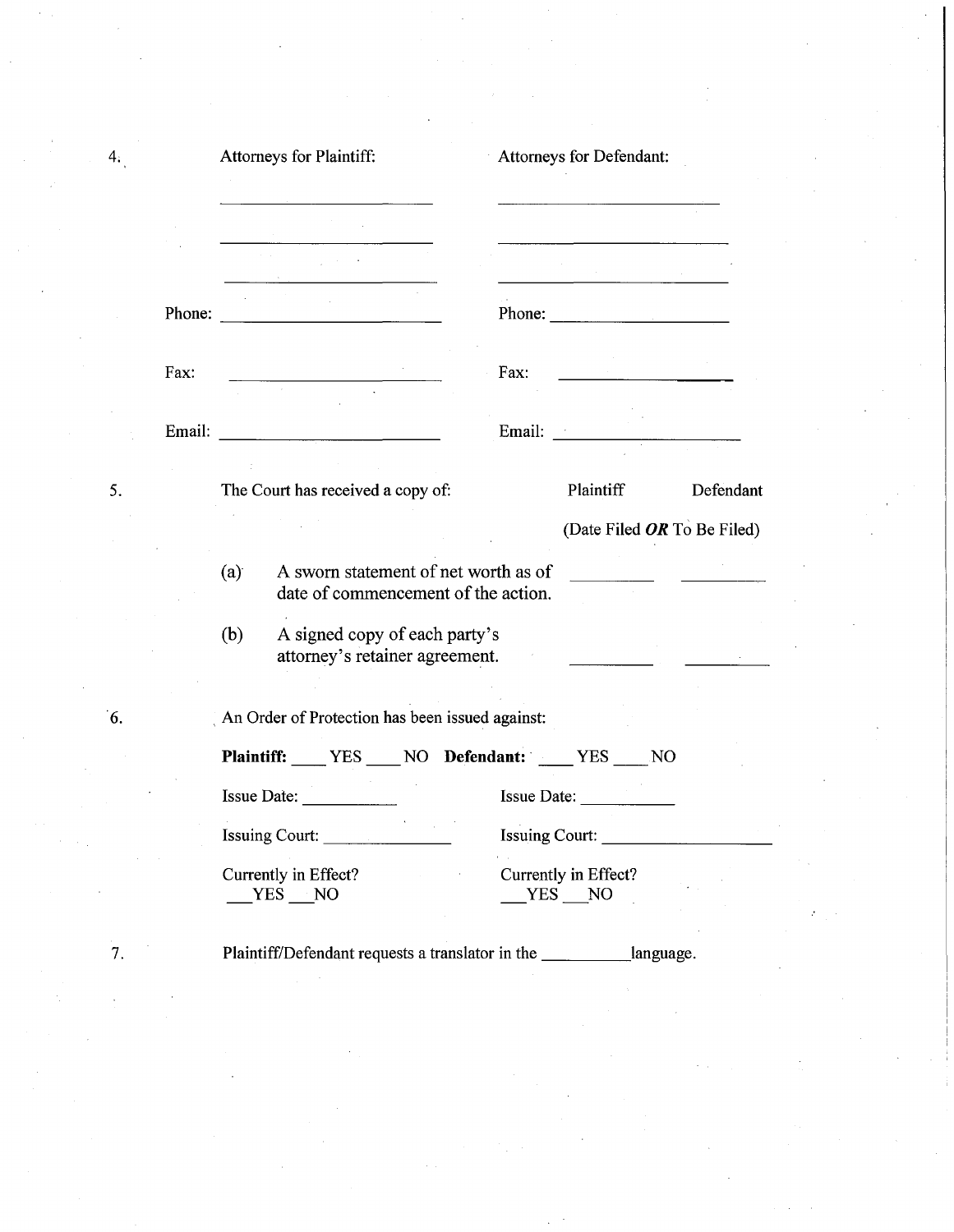8. (a) Please identify and state the nature of any Premarital, Marital, Separation or other Agreements and/or Orders which affect the rights of either of the parties in this action.

> (b) Plaintiff/Defendant shall challenge the Agreement dated by . If no challenge is asserted by that date, it is waived unless good cause is shown.

## B. GROUNDS FOR DIVORCE:

- 1. The Complaint (was) (or will be) served on:  $\frac{1}{2}$  |
- 2. A Responsive Pleading (was) (or will be) served on:  $\frac{1}{2}$  |
- 3. Reply to Counterclaim, if any, (was) (or will be) served on:  $\frac{1}{2}$
- 4. The issue of grounds is  $\Box$  resolved  $\Box$  unresolved.

If the issue of grounds is **resolved**, the parties agree that Plaintiff/Defendant will proceed<br>on an uncontested basis to obtain a divorce on the grounds of DRL  $\frac{8}{170(7)}$  and the divorce on the grounds of DRL  $\S$  170(7) and the parties waive the right to serve a Notice to Discontinue pursuant to CPLR 3217(a) unless on consent of the parties. .

 $5.$  Other:

## C. CUSTODY:

- 1. The issue of parenting time is  $\Box$  resolved  $\Box$  unresolved.
- 2. The issues relating to decision-making are  $\square$  resolved  $\square$  unresolved.
	- (a) If the issues of custody, including parenting time and decision-making, are resolved: The parties are to submit an agreement/stipulation no later than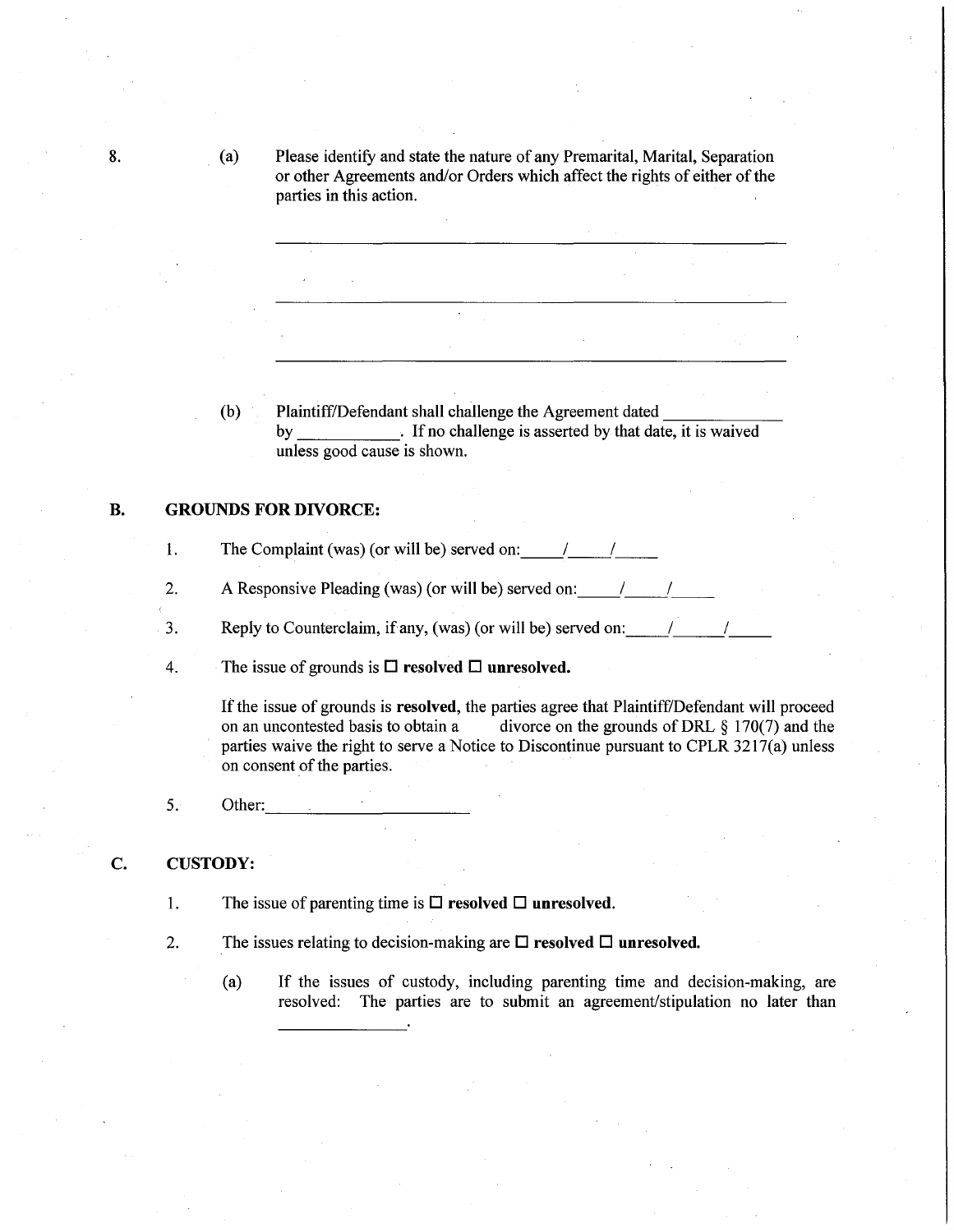- (b) If the parties do not notify the Court that all issues related to custody are resolved,<br>a conference shall be held on at which time the Court shall a conference shall be held on determine the need for an Attorney for the Child/Guardian ad Litem and/or a forensic evaluation and set a schedule for resolving all issues relating to custody.
- 3.  $\Box$  ATTORNEY FOR CHILD(REN) or GUARDIAN AD LITEM: Subject to judicial approval, the parties request that the Court appoint an Attorney for the parties' minor child(ren) ("AFC"). The cost of the AFC's services shall be paid as follows:

 $\Box$  FORENSIC: Subject to judicial approval, the parties request that the Court appoint a neutral forensic expert to conduct a custody/parental access evaluation of the parties and their child(ren). Subject to Judicial approval, the cost of the forensic evaluation shall be paid as follows:

Any appointment of an Attorney for the Child/Guardian ad Litem or forensic evaluator shall be by separate order which shall designate the individual appointed, the manner of payment, source of funds for payment, and each party's responsibility for such payment.

## D. FINANCIAL:

.'.,

- (1) Maintenance is  $\Box$  resolved  $\Box$  unresolved
- (2) Child Support  $\Box$  resolved  $\Box$  unresolved
- (3) Equitable Distribution is  $\Box$  resolved  $\Box$  unresolved
- (4) Counsel Fees are  $\Box$  resolved  $\Box$  unresolved

List all other causes of action and ancillary relief issues that are unresolved.

Any issues not specifically listed in this Order as unresolved may not be raised in this action unless good cause is shown.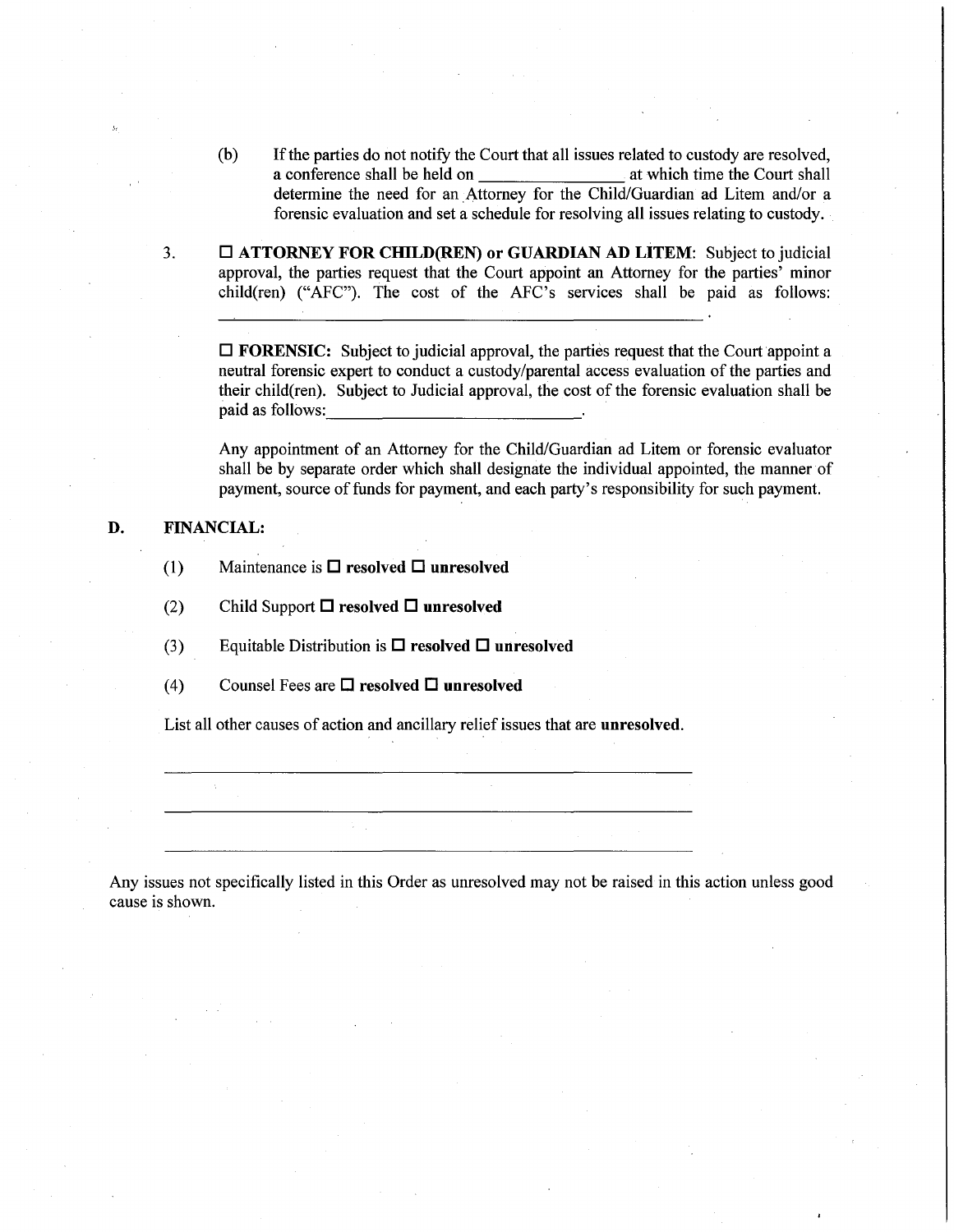## E. OTHER:

List all other causes of action and ancillary relief issues that are unresolved.

## F. *PENDENTE LITE* RELIEF:

See annexed Order

See annexed Stipulation

## G. DISCOVERY:

#### 1. Preservation of Evidence:

(a) Financial Records: Each party shall maintain all financial records in his or her possession or under his or her control through the date of the entry of a judgment of divorce.

(b) Electronic Evidence: For the relevant periods relating to the issues in this litigation, each party shall maintain and preserve all electronic files, other data generated by and/or stored on the party's computer system(s) and storage media (i.e. hard drives, floppy disks, backup tapes), or other electronic data. Such items include, but are not limited to, e-mail and other electronic communications, word processing documents, spreadsheets,

data bases, calendars, telephone logs, contact manager information, internet usage files, offline storage or information stored on removable media, information contained on laptops or other portable devices, and network access information.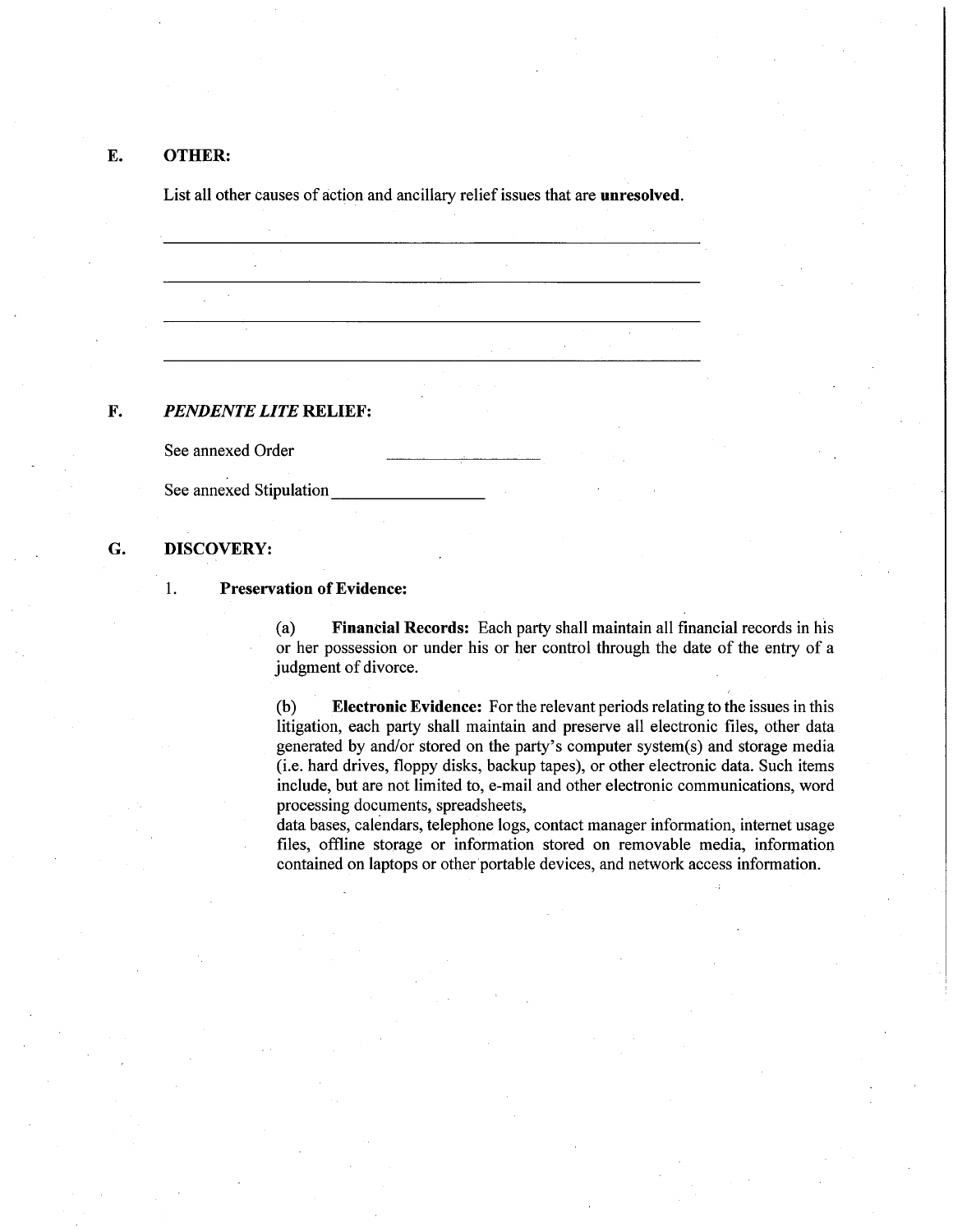## 2. **Document Production:**

(a) No later than \_\_ days after the date of this Order, the parties shall exchange the following records for the following periods:

#### Time Period

|  | Federal, state and local tax returns, including all schedules,           |           |
|--|--------------------------------------------------------------------------|-----------|
|  | K-1s, 1099s, W-2s and similar data.                                      |           |
|  | Credit card statements for all credit cards used by a party.             |           |
|  | Checking account statements, cancelled checks and check                  |           |
|  | registers for joint and individual accounts.                             |           |
|  | Brokerage account statements for joint and individual<br>accounts.       |           |
|  | Savings account statements for joint and individual<br>Other: (specify). | accounts. |

Absent any specified time period, the records listed above are to be produced for the three years prior to the commencement of this action through the present. If a party does not have complete records for the time period, the party shall provide a written authorization to obtain such records directly from the source within five days of presentation.

(b) Service of Notice For Discovery and Inspection:

Plaintiff: / / Defendant: / /

(c) Responses to Notice for Discovery and Inspection:

Plaintiff: / / / Defendant: / /

(d) Service of Interrogatories:

Plaintiff: / / / Defendantiff:

| etendant: |  |  |
|-----------|--|--|
|           |  |  |

(e) Response to Interrogatories:

Plaintiff: / / / Defendant: / /

(f) Interrogatories:

Interrogatories are limited to 25 including subparts unless the parties stipulate, or the court orders otherwise. In this proceeding  $\Box$  The parties stipulate OR  $\Box$  the court orders Interrogatories including subparts.

(g) Depositions:

Plaintiff to be deposed on or before  $\blacksquare$ 

Defendant to be deposed on or before **Defendant** to be deposed on or before

Nonparties who may be deposed are **Nonparties**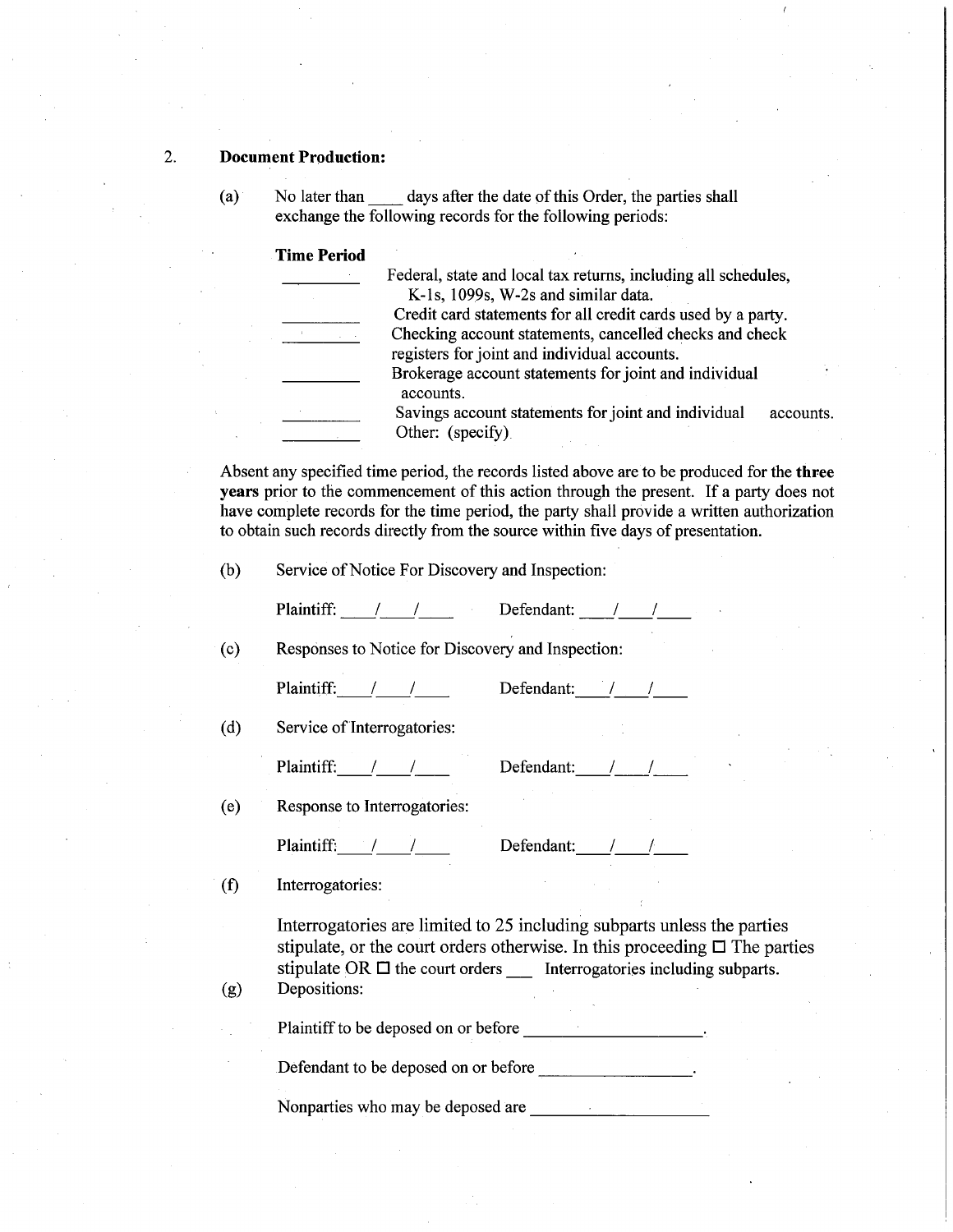Nonparty depositions shall be completed by

All depositions shall be limited to 7 hours in length, except as follows:

(h) Electronically Stored Information

Parties and non-parties should adhere to the Guidelines on Electronically Stored Information contained in Appendix A to the Uniform Civil Rules for Supreme and County Courts in accordance with 22 NYSCRR 202.20(j)...

(i) Privilege Logs:

The Court  $\Box$  orders OR  $\Box$  declines to order that the provisions of 22 N.Y.C.R.R. §202.20-a relating to privilege logs be applicable to this case.

Failure to comply with the provisions of this section may result in sanctions, including the award of legal fees, and other penalties.

## H. VALUATION/FINANCIAL EXPERTS

1. Neutral Experts - The parties request that the Court appoint a neutral expert to value the following:

The cost of the valuations shall be paid (subject to reallocation):  $\%$  Plaintiff and % Defendant

- (a) Deferred compensation/Retirement assets
- (b) Business interest
- (c) Professional practice
- (d) Real property
- (e) Stock options, stock plans or other benefit plan
- (f) Intellectual property
- $(g)$  Other (identify):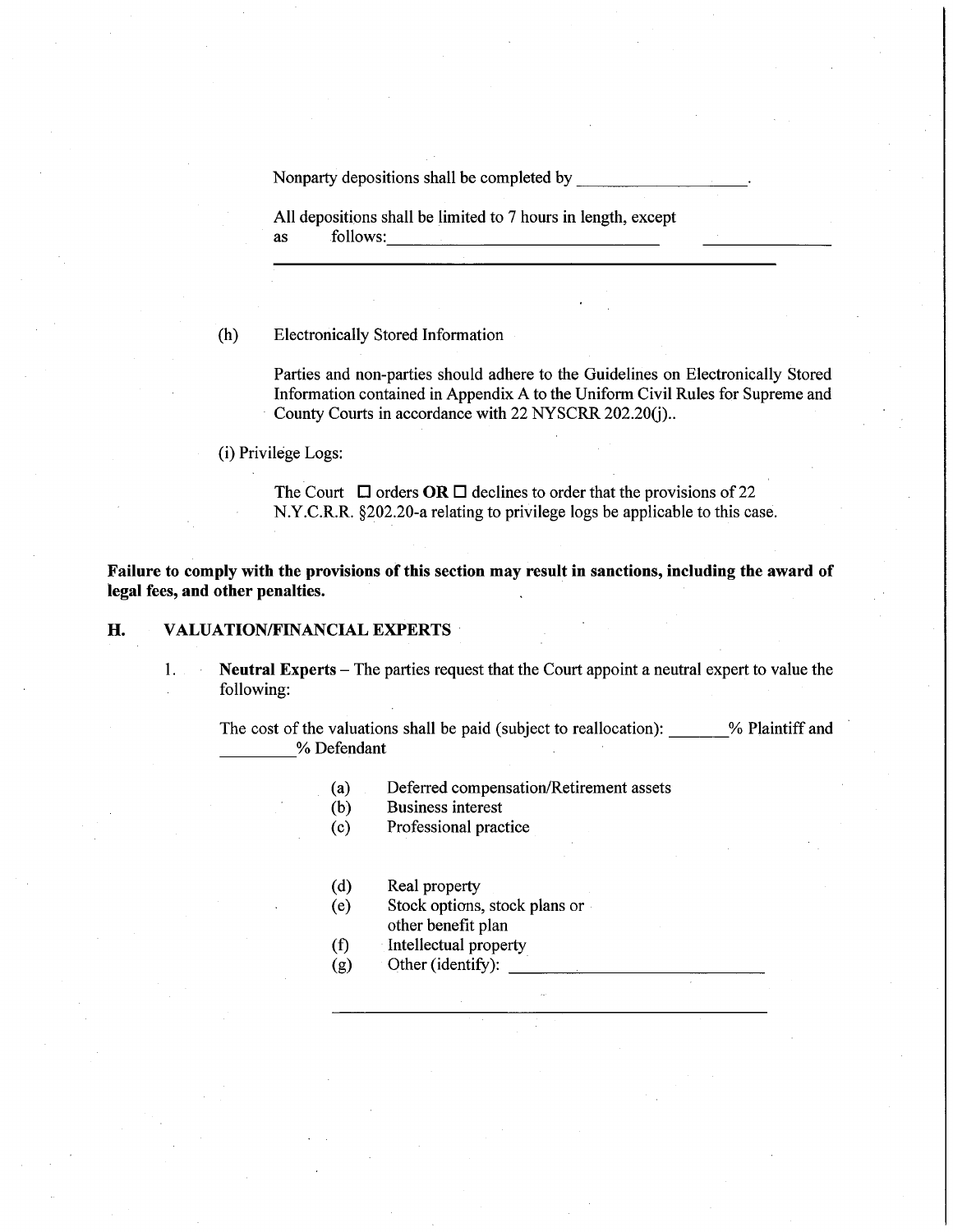The parties agree that the appointment of the neutral expert as specified above, shall be pursuant to a separate order which shall designate the neutral expert, what is to be valued, the manner of payment, the source of funds for payment, and each party's responsibility for such payment if not agreed above.

If the Court does not appoint the neutral expert(s) requested above simultaneously with the signing of this Order, then the parties may suggest names for the Court to consider appointing. Said names shall be submitted by letter no later than \_\_\_\_\_\_\_ \_

The parties shall notify the Court no later than the same as to whether any other neutral experts are required.

## 2. **Experts to be Retained by a Party:**

Each party shall select his/her own expert to value The expert shall be identified to the other party by letter with their qualifications and retained no later than . If a party requires fees to retain an expert and the parties cannot agree upon the source of the funds, an application for fees shall be made. Any expert retained by a party must represent to the party hiring such expert that he or she is available to proceed promptly with the valuation.

Expert reports are to be exchanged by \_\_\_\_\_\_\_\_\_\_\_\_\_\_\_\_\_\_\_\_. Absent any date specified, they are to be exchanged 60 days prior to trial or 30 days after receipt of the report of the neutral expert, whichever is later. Reply reports are to be exchanged 30 days after service of an expert report.

#### 3. **Additional Experts:**

If, as of the date of this order, a net worth statement has not been served or a party cannot identify all assets for valuation or cannot identify all issues for an expert, then, upon the parties' becoming aware of such assets or issues, that party promptly shall notify the other party as to any assets for valuation or any issue for which an expert is needed. If the parties cannot agree upon a neutral expert or the retention of individual experts, either party may notify the Court for appropriate action. Timely application shall be made to the Court if assistance is necessary to implement valuation or the retention of an expert.

#### **I. HEALTH INSURANCE COVERAGE NOTICE:**

Each party fully understands that upon the entry of a divorce judgment, he/she may no longer be allowed to receive health coverage under his/her fonner spouse's health insurance plan. Each party understands that he/she may be entitled to purchase health insurance on his/her own through a COBRA option, if available, otherwise he/she may be required to secure hislher own health insurance coverage.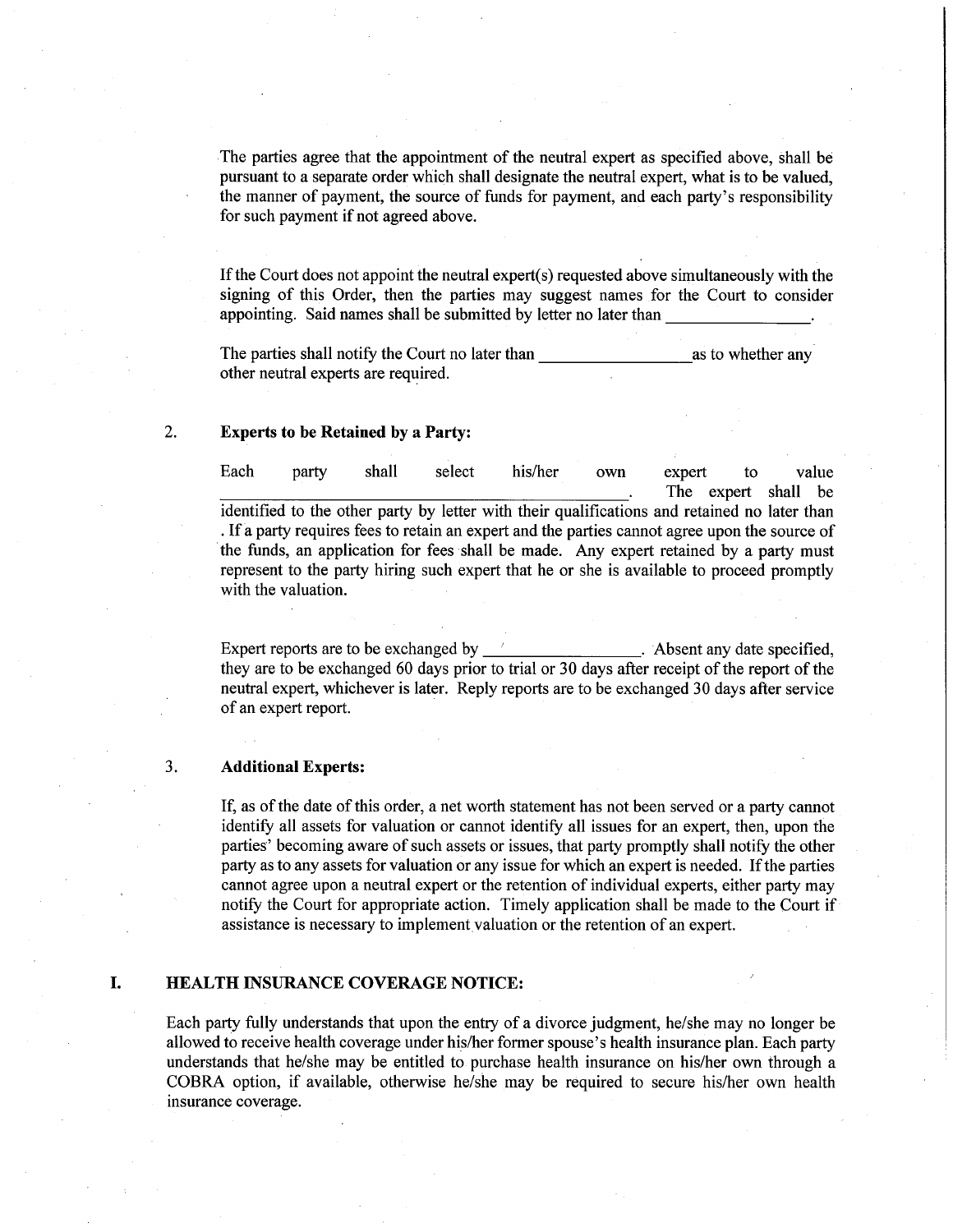## J. AUTOMATIC STATUTORY RESTRAINTS (D.R.L. §236[B][2])

Each party acknowledges that he/she has received a copy of the Automatic Statutory Restraints/Automatic Orders (D.R.L. §236[B][2]). Each party acknowledges that he/she understands that he/she is bound by those Restraints/Orders during the pendency of this action, unless terminated, modified, or amended by order of the Court upon motion of either party or upon written agreement between the parties duly executed and acknowledged.

#### K. PARENT EDUCATION:

The Court:  $\Box$  has provided information as to parent education.

 $\Box$  has taken no action with respect to parent education.

 $\Box$  hereby orders the parties to attend parent education.

## L. ALTERNATE DISPUTE RESOLUTION/PRESUMPTIVE MEDIATION:

The parties  $\Box$  *are* OR  $\Box$  *are not* aware of the existence of presumptive mediation, collaborative processes and other alternative dispute resolution methods.

## M. NOTICE OF GUIDELINE MAINTENANCE

Each party acknowledges receipt of the following notice from the Court:

If your divorce was commenced on or after January 25, 2016, this Notice is required to be given to you. by the Supreme Court of the county where your divorce was filed to comply with the· Maintenance Guidelines Law ([S. 5678/A. 7645], Chapter 269, Laws of 2015) because you may not have counsel in this action to advise you. It does not mean that your spouse is seeking or offering an award of "Maintenance" in this actjon.

Maintenance" means the amount to be paid to the other spouse for his or her support, either during the pendency of the divorce action as temporary maintenance or after the divorce is final as post-divorce maintenance.

You are hereby given notice that under the Maintenance Guidelines Law (Chapter 269, Laws of 2015), there is an obligation to award the guideline amount of maintenance on income up to \$203,000 (eff. 3/1/22) to be paid by the party with the higher income (the maintenance payor) to the party with the lower income (the maintenance payee) according to a formula, unless the parties agree otherwise or waive this right. Depending on the incomes of the parties, the obligation might fall on either the Plaintiff or Defendant in the action.

There are two formulas to determine the amount of the obligation. If you and your spouse have no children, the higher formula will apply. If there are children of the marriage, the lower formula will apply, but only if the maintenance payor is paying child support to the other spouse who has the children as the custodial parent. Otherwise the higher formula will apply.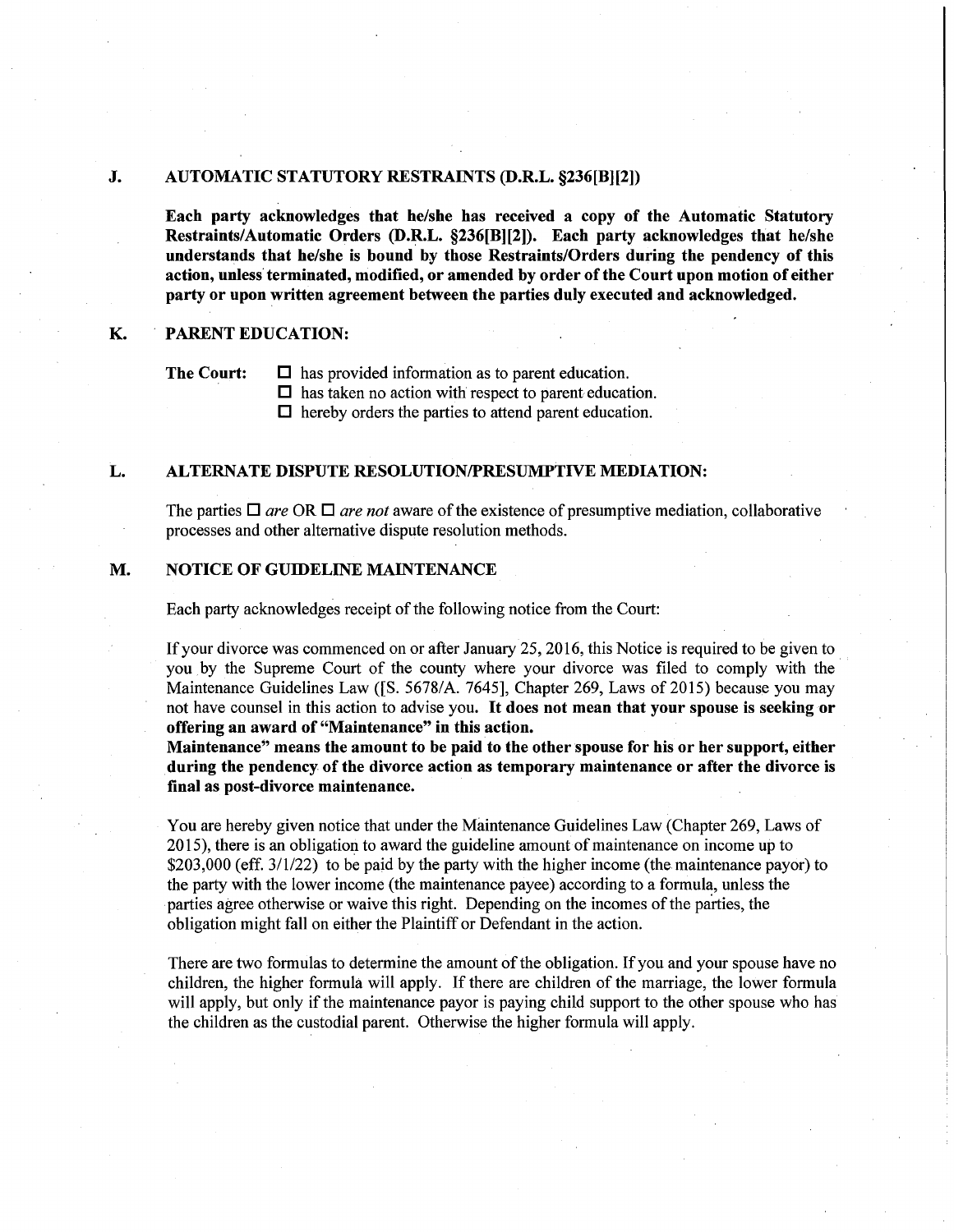## Lower Formula

- (a) Multiply Maintenance Payor's Income by 20%.
- (b) Multiply Maintenance Payee's Income by 25%.
- (c) Subtract Line b from Line  $a$ : = Result 1
- (d) Subtract Maintenance Payee's Income from 40 % of Combined Income\* = Result 2.
- (e) Enter the lower of Result 2 or Result 1, but if less than or equal to zero, enter zero.

## THIS IS THE CALCULATED GUIDELINE AMOUNT OF MAINTENANCE WITH THE LOWER FORMULA

#### Higher Formula

- (a) Multiply Maintenance Payor's Income by 30%
- (b) Multiply Maintenance Payee's Income by 20%
- (c) Subtract Line b from Line  $a=$  **Result 1**
- (d) Subtract Maintenance Payee's Income from 40 % of Combined Income\*= Result 2
- (e) Enter the lower of Result 2 or Result 1, but if less than or equal to zerq, enter zero.

## THIS IS THE CALCULATED GUIDELINE AMOUNT OF MAINTENANCE WITH THE HIGHER FORMULA

\*C;ombined Income equals Maintenance Payor's Income up to \$203,000 (eff. 3/1/22) plus Maintenance Payee's Income

The Court is not bound by the Guideline Amount of Maintenance and may deviate therefrom in the Court's discretion as set forth in the statute.

The Court will determine, in its discretion, how long maintenance will be paid in accordance with the statute.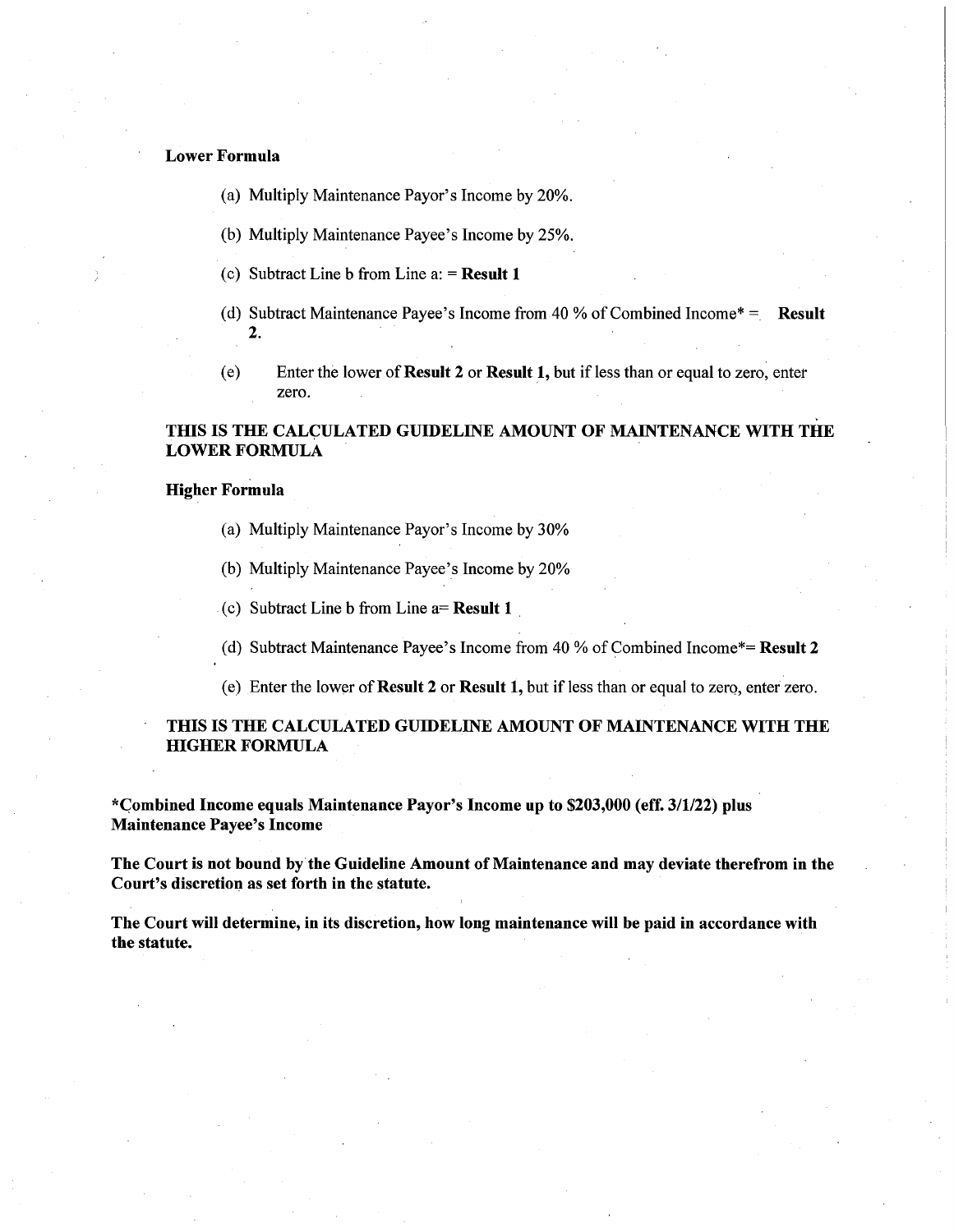## . **N. CONFERENCING AND PRE-TRIAL REQUIREMENTS**

- 1.  $\Box$  Both parties are represented by Counsel, and the parties affirm that their Counsel met prior to the submission of this Preliminary Conference Stipulation/Order in a good faith effort to reach agreement without Court intervention, and this Preliminary Conference Stipulation/Order reflects the agreements, if any, so reached. **OR**  $\Box$  This provision is not applicable because one or both parties is unrepresented.
- 2.  $\Box$  Both parties are represented by Counsel, and Counsel shall meet prior to the compliance conference scheduled below in a good faith effort to resolve any outstanding issues without Court intervention.  $OR \square$  This provision is not applicable because one or both parties is unrepresented; and the conference will occur with the Court.
- 3.  $\square$  Both parties are represented by Counsel, and each party intends to call an expert witness on any issues of finances described in Paragraph D of this Preliminary Conference Stipulation/Order, and Counsel shall meet to identify those aspects of their respective testimony not in dispute **.OR**  $\Box$  This provision is not applicable because one or both parties is unrepresented. or because the expert testimony relates to matters of child custody or parental access, domestic violence, domestic abuse, or child neglect or abuse; and the conference will occur with the Court.
- 4. The Court directs that the parties and their respective Counsel are to appear at a compliance conference to be held on  $/$  /  $at$  at am/pm. All discovery as set forth herein above is expected to be completed prior to the compliance conference. At the conference, counsel shall also be prepared to discuss settlement.
- 5. The Court has determined that: (i) the requirements of NYCRR section 202.34 regarding pre-marking of exhibits  $\Box$  shall not apply OR  $\Box$  shall apply;

(ii) Exhibit Books  $\Box$  shall not be required **OR**  $\Box$  shall be required

(iii) Pre-Trial Memoranda  $\Box$  shall not be required **OR**  $\Box$  shall be required

6. A Note of Issue shall be filed on or before  $\frac{1}{\sqrt{1-\frac{1}{n}}}$ . Failure to file a Note of Issue as directed herein may result in dismissal pursuant to CPLR 3216.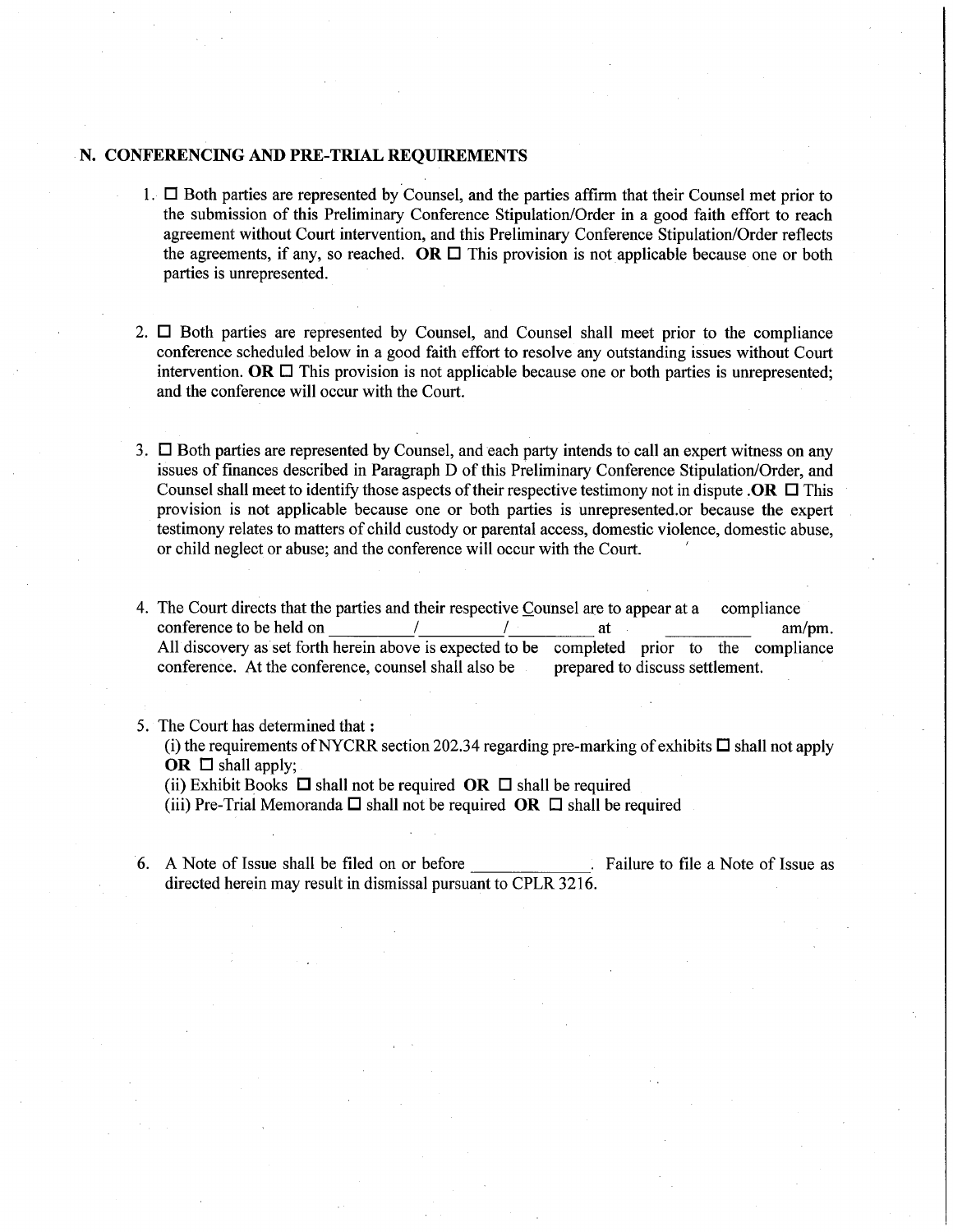# THE TRIAL IN THIS MATTER SHALL BE HELD ON: \_\_\_\_\_\_\_\_ in part/room \_\_\_\_\_\_ at \_\_\_\_ \_

## All of the above is hereby stipulated to by the parties:

Plaintiff (Signature) Defendant (Signature)

Plaintiff (Print Name) Defendant (Print Name)

Plaintiff's Attorney (Signature) Defendant's Attorney (Signature)

Plaintiff's Attorney (Print Name) Defendant's Attorney (Print Name)

Dated: 1. 20

SO ORDERED:

Justice of the Supreme Court

 $\Box$  There is no addendum to this Preliminary Conference Order.

 $\Box$  There is an addendum of \_\_\_\_\_ pages which is attached to this Preliminary Conference Order.

 $\Box$  Where the parties wish to execute this document in counterparts, there is a Counterparts Addendum to this Preliminary Conference Order.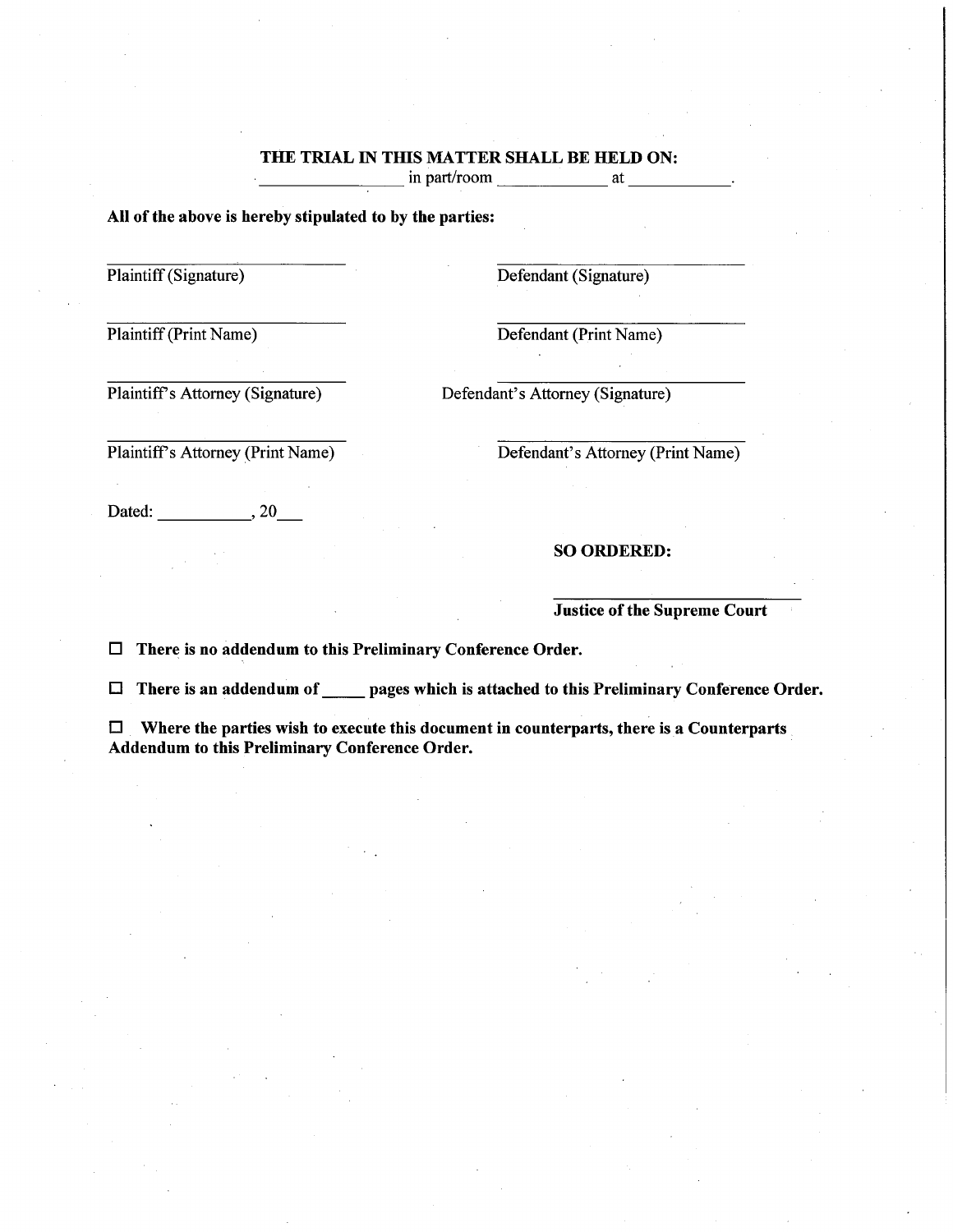## **COUNTERPARTS ADDENDUM IF SIGNED SEPARATELY**

Plaintiff (Signature)

Plaintiff (Print Name)

Plaintiff's Attorney (Signature)

Plaintiff's Attorney (Print Name)

Dated: \_\_\_\_\_ , 20\_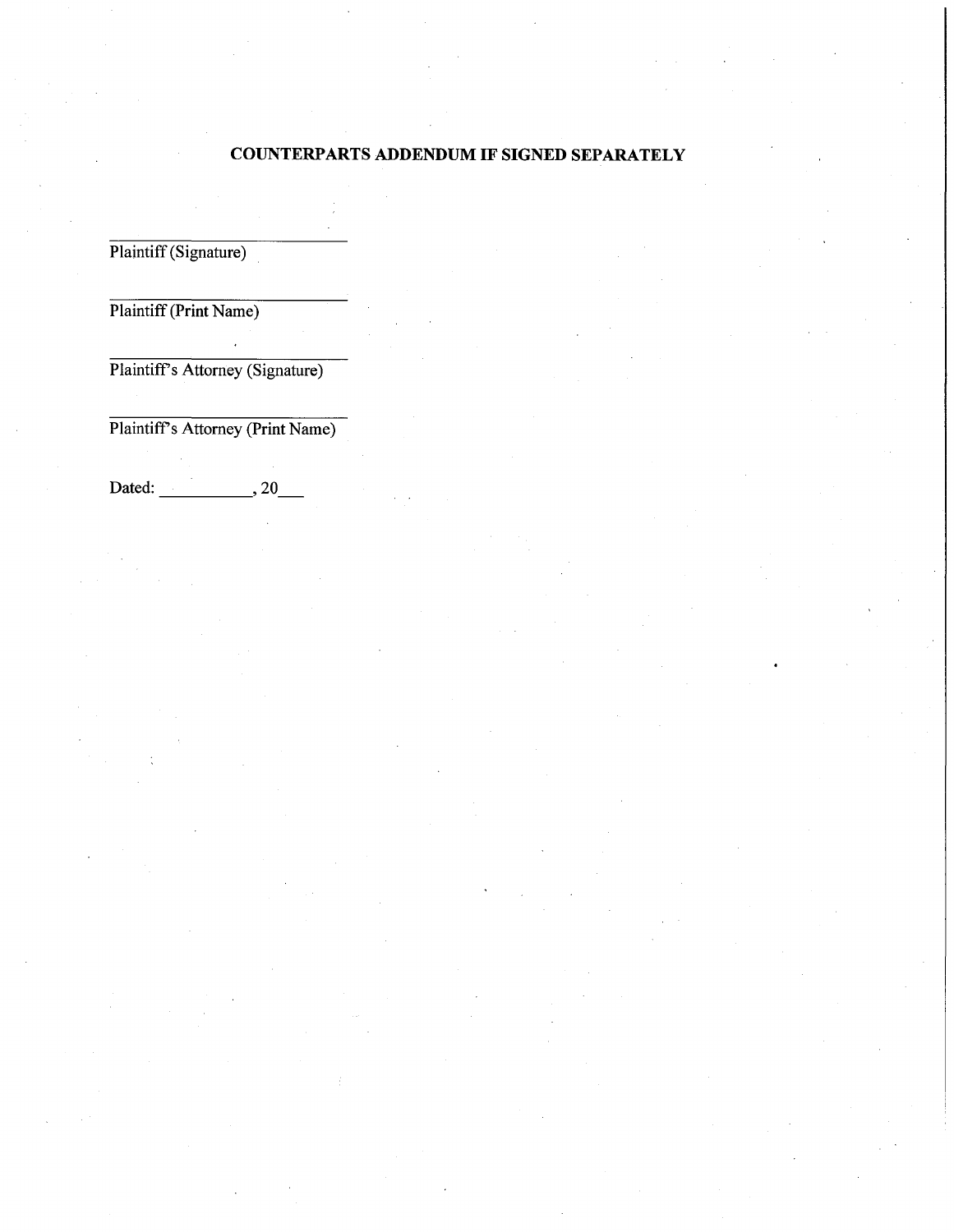# COUNTERPARTS ADDENDUM IF SIGNED SEPARATELY

Defendant (Signature)

Defendant (Print Name)

Defendant's Attorney (Signature)

Defendant's Attorney (Print Name)

Dated: \_\_\_\_\_ , 20\_